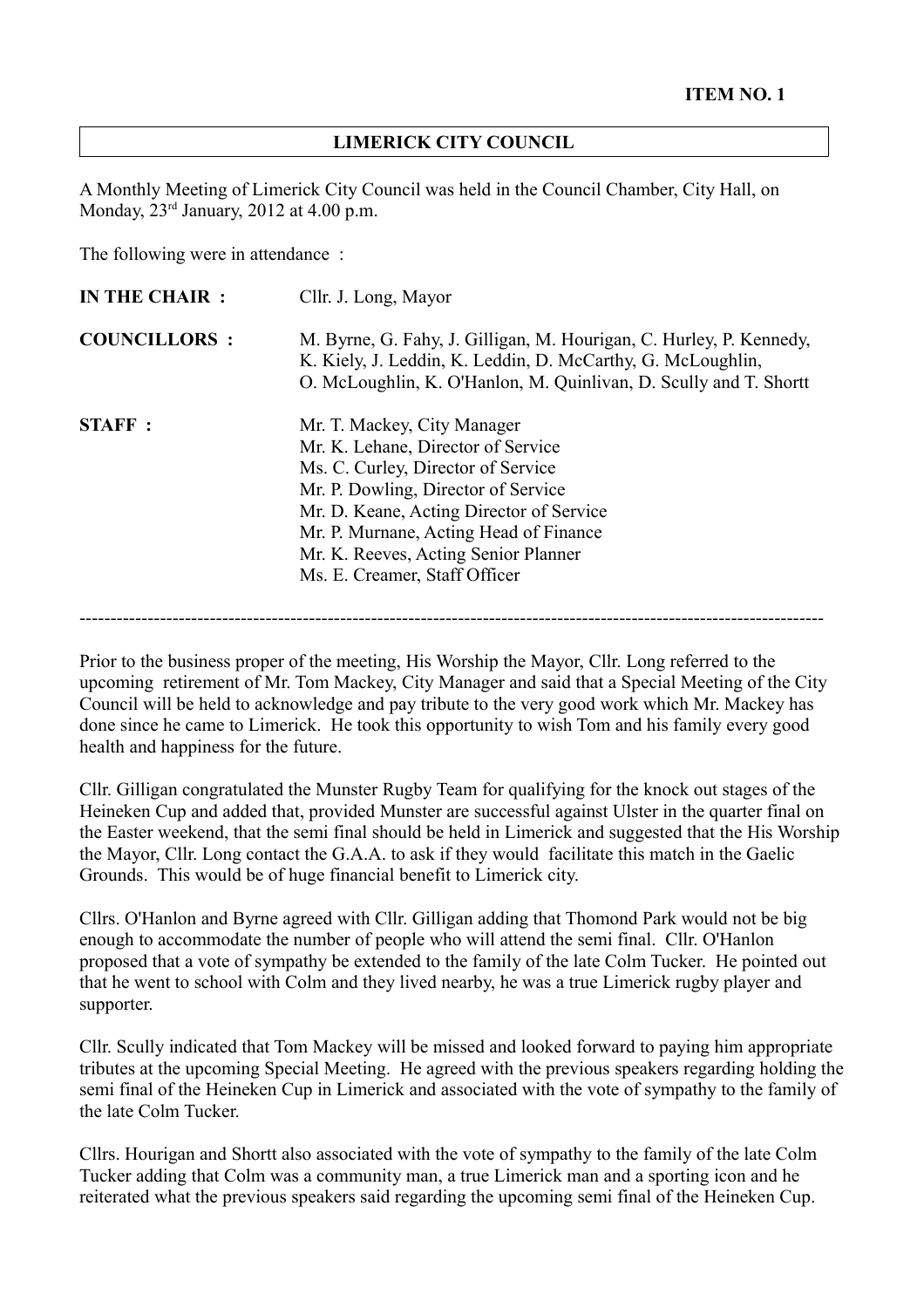# **1. MINUTES**

On the proposition of Cllr. Kiely, seconded by Cllr. J. Leddin, it was unanimously agreed :

"That the Minutes of Monthly Meeting of Limerick City Council held on 19<sup>th</sup> December, 2011, copies of which were circulated, be and the same are hereby confirmed".

## **2. MINUTES**

On the proposition of Cllr. Kiely, seconded by Cllr. J. Leddin, it was unanimously agreed :

"That the Minutes of Annual Budget Meeting of Limerick City Council held on  $20<sup>th</sup>$  December, 2011, copies of which were circulated, be and the same are hereby confirmed".

## **3. CHAIRMAN'S REPORT AND RECOMMENDATIONS, ENVIRONMENTAL STRATEGIC POLICY COMMITTEE MEETING HELD ON 9TH JANUARY, 2012.**

The Chairman's Report, Environmental Strategic Policy Committee Meeting held on 9<sup>th</sup> January, 2012, was noted.

Submitted the following Recommendations from the Environmental Strategic Policy Committee Meeting held on  $9<sup>th</sup>$  January, 2012, which were adopted unanimously on the proposition of Cllr. Kiely, seconded by Cllr. Quinlivan :

"To adopt Limerick City Council Biodiversity Plan.

That the public consultation process commence on the revision of the Horse Control Bye-Laws".

The Director of Service (Environment) agreed to look at the long term use for Longpavement landfill site at the request of Cllr. Hourigan.

Cllr. Hourigan expressed concern at the poor condition of the Ennis Road site across from O'Mara Motors. As the Ennis Road is a main artery into the city it is important that the site be cleaned up. The Director of Service (Environment) agreed to examine the site.

Cllr. Hourigan referred to the fact that Shelbourne F.C. put in a car park in the LPYMA grounds and are now seeking planning permission for retention of same. He pointed out that he has no objection to Shelbourne F.C. using the LPYMA grounds, however, Limerick City Council has already refused planning permission for a car park there.

Cllr. J. Leddin asked that all members be circulated with a copy of the presentation made by An Bord Gais at a recent Environment Strategic Policy Committee Meeting. He wished Dr. Matthew Potter well in his new project – A Guide Book to Mount St. Lawrence graveyard. He asked for an update on the Baggot Estate. He referred to the amount of time given to control of horses at Strategic Policy Committee Meetings. A number of Members then raised the issue of agendas for SPC meetings and presentations at meetings.

Cllr. Shortt agreed with Cllr. Hourigan in relation to the LPYMA grounds adding that all recreational spaces in the city are very valuable. He stated that the docklands area is a very prominent area in the city and he would welcome and encourage the development of the Bord Gais site on the Dock Road and also welcomed the restoration of the Garda Barracks further up from this site. He asked if funding could be sourced to maintain the buildings in Patrick Street as they should not be allowed to deteriorate.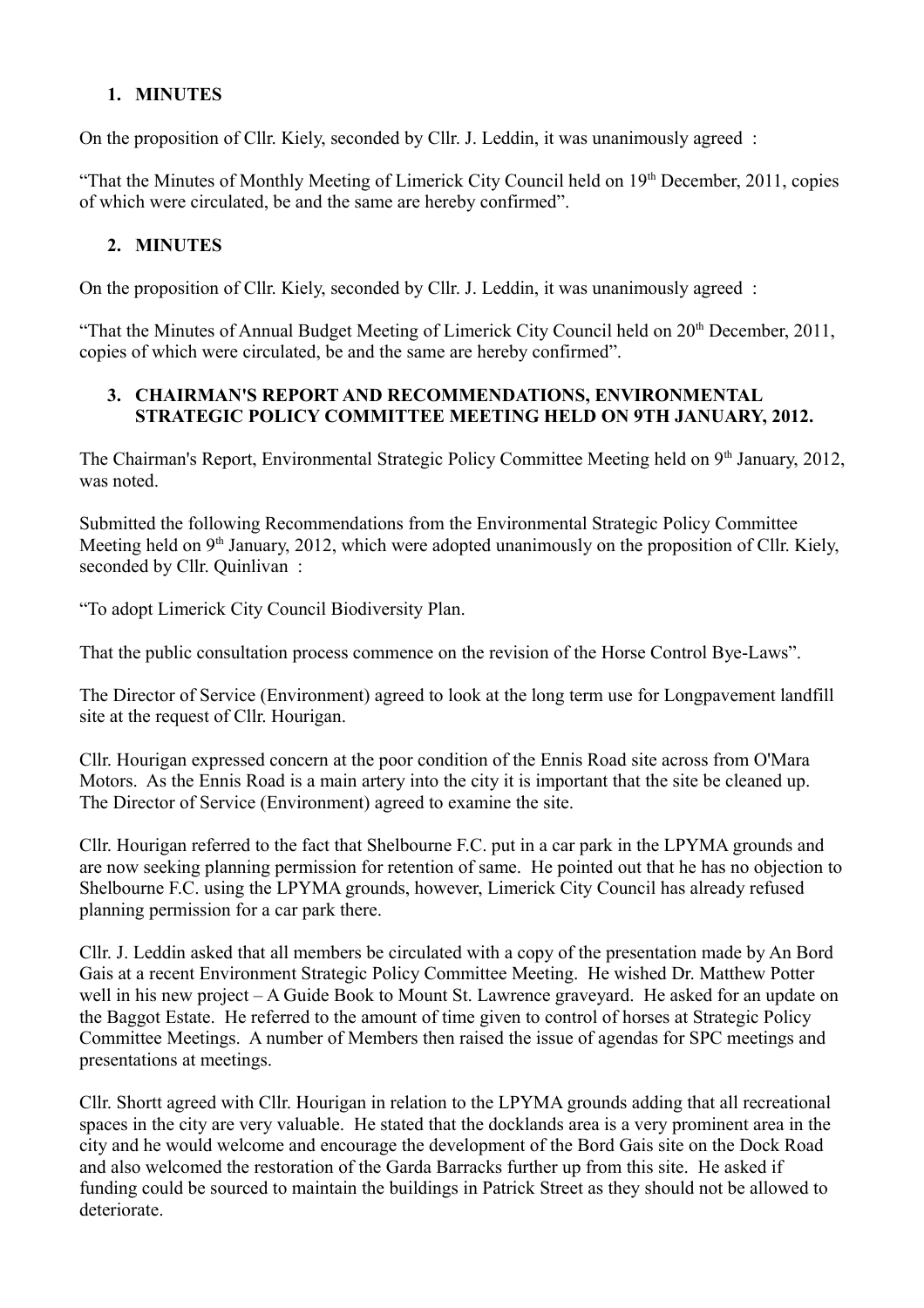Cllr. Kiely pointed out that Shelbourne F.C. have been in contact with Limerick City Council in relation to the LPYMA grounds adding that Ard Scoil Ris are also using the LPYMA grounds. He enquired what the situation is in relation to the playing pitches in Longpavement and asked if they required planning permission.

In reply, the Director of Service (Environment) stated that the contractor finished work on the longpavement site late last year and the City Council is satisfied with the work done there. She agreed to look at plans for the long term use of same. She stated that Senior Officers from Shelbourne F.C. did come into the City Council and discussed their plans for the LPYMA grounds and she advised them to apply for retention of planning permission for the car park.

It was proposed by Cllr. O'Hanlon, seconded by Cllr. J. Leddin and unanimously agreed to hold a Protocol Meeting to discuss the whole issue of Agendas for Strategic Policy Committee meetings and presentations at meetings.

## **4. CHAIRMAN'S REPORT, ECONOMIC POLICY DEVELOPMENT AND FUTURE PLANNING STRATEGIC POLICY COMMITTEE MEETING HELD ON 16TH JANUARY, 2012**

The Chairman's Report, Economic Policy Development and Future Planning Strategic Policy Committee Meeting held on  $16<sup>th</sup>$  January, 2012, was noted.

Cllr. Scully thanked the University of Limerick for their proposed assistance on the review of the City Centre Strategy.

Cllr. Quinlivan expressed concern at illegal trading taking place in the city particularly around Thomond Park during match days. Entrances and exits are blocked by illegal traders and cars and he asked for an update on the Casual Trading Bye Laws. He asked if there has been any progress in relation to the Nicholas Street area.

Cllr. Shortt stated that a programme of short term works for Nicholas Street needs to be done before the tourist season commences. He agreed with Cllr. Quinlivan regarding casual trading adding that traders around the Milk Market area are moving further and further onto the street leaving very little space between stalls and asked that this be looked at.

Cllr. K. Leddin pointed out that Denmark Street and Ellen Street are not fully utilised by casual traders and suggested that stalls with the bigger items be moved up to these streets.

In reply, the Director of Service (Planning & Environment) stated that the Casual Trading Bye Laws need to be changed to allow Denmark Street and Ellen Street to be used for casual trading. She agreed to deal with the review of the Casual Trading Bye Laws as soon as possible. She stated that the Director of Service (Transportation and Infrastructure) took the lead on Nicholas Street and some elements of progress has been made. She stated that a lot of finance is required for the area, however, Regeneration is also involved in the area. There are also archaeological issues . On behalf of the Director of Service (Transportation and Infrastructure) she agreed to organise for a progress report on Nicholas Street to be circulated to all Members.

## **AS IT WAS 5.00 P.M. IT WAS AGREED TO RECEIVE PRESENTATION BY DUBLIN CITY COUNCIL ON THE PROPOSAL BY BORD NA MONA TO CONSTRUCT A RESERVOIR AT GARRYNAHINCH, CO. LAOIS AND CO OFFALY AND ABSTRACT WATER TO CATER FOR THE NEEDS OF THE GREATER DUBLIN AREA.**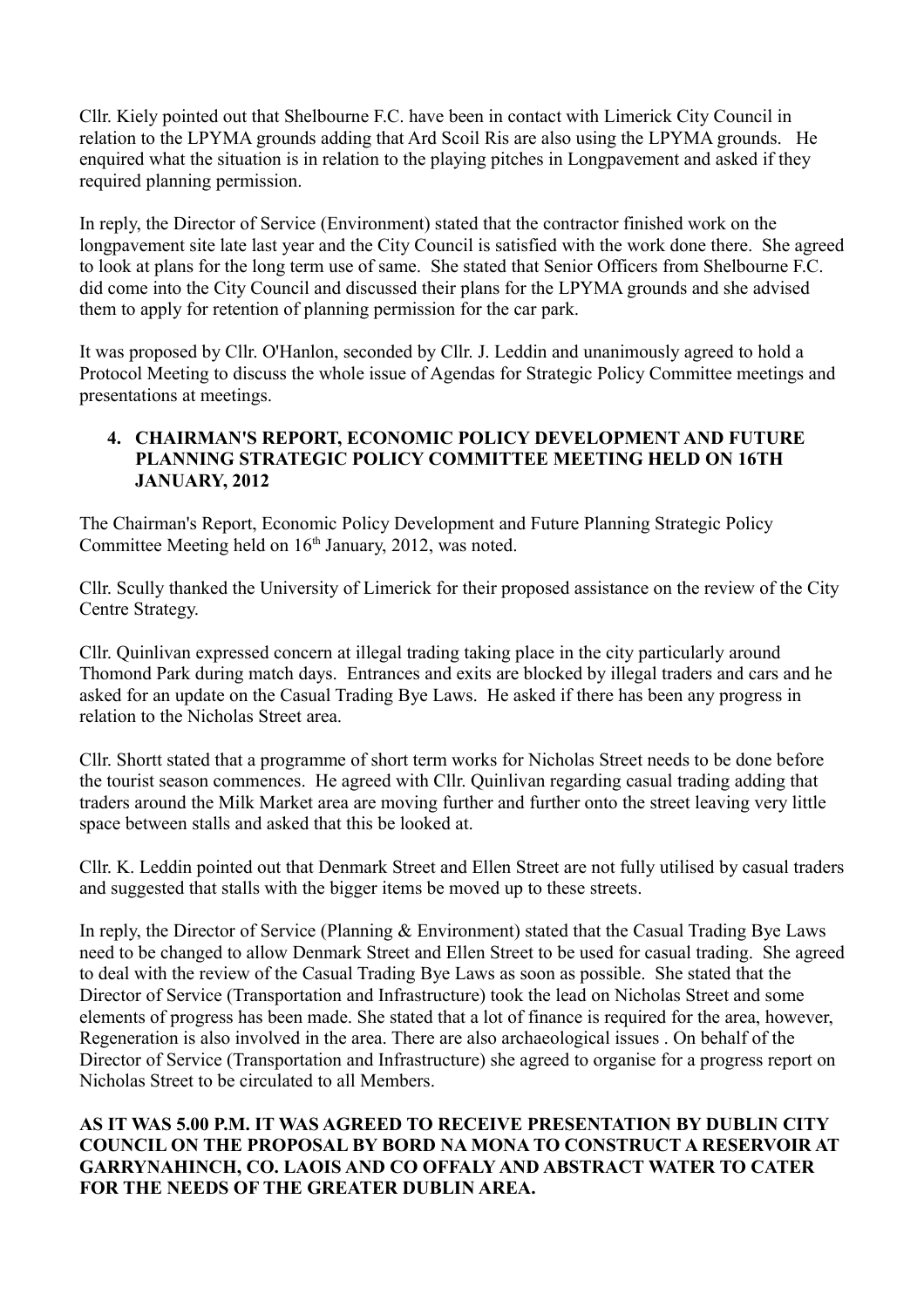His Worship the Mayor, Cllr. Long welcomed Mr. Gerry Geoghegan, Senior Engineer, Dublin City Council and Ms. Emily Ledwith, Dublin City Council, to City Hall.

Mr. Geoghegan then made presentation to Members.

Cllr. Scully thanked Mr. Geoghegan for his presentation but stated that he was sceptical about the proposal. He pointed out that once metering of water is introduced it will reduce demand all over the country including Dublin city and also stated that if leaks were fixed this would also reduce the demand for water in Dublin. It is important to balance regional development and enquired who would control the release of water from the proposed reservoir at Garrynahinch. He stated that the Shannon River is very important to the mid west region and he would be very reluctant to agree to anything that would interfere with the river.

Cllr. G. McLoughlin complimented Mr. Geoghegan on his comprehensive presentation but also voiced his sceptism at the proposal. He referred to the recent flooding incident in Dublin where keys for the reservoir could not be found for two hours and which resulted in a lot of water being wasted and much damage done to storm drains. He asked for the percentage of water which is continously being lost in Dublin through leakage. Also, the indications are that the weather is going to change to drier summers and wetter winters which would also affect supply the demand for water. He said his concerns would have to be addressed before he could consider the proposal properly.

Cllr. Gilligan said he would be opposed to this proposal. There is over development in the east coast and under development elsewhere in Ireland and this should be balanced out. Such over development in the east coast has led to water shortages in the greater Dublin area. Water leaks in the Dublin area should be fixed as this is a contributing factor to the water shortage there. Also the proposal by Bord na Mona involves very large costs.

Cllr. Hourigan pointed out that people have a poor opinion of how the ESB manage their water. He appreciated that Dublin is the capital of Ireland, however, 500 m. litres of water is wasted there every day and if the leaks were fixed it would definitely improve the water supply. People have major concerns regarding the proposal by Bord na Mona and he would not like to see the ESB managing the water supply in this region. He also expressed concern that demand for water in this region could increase and extracting water for other areas of the country could leave shortages in this region. In his opinion such proposal would have a negative effect on the area.

Cllr. Quinlivan welcomed Mr. Geoghegan to Limerick and thanked him for his comprehensive presentation. He asked what effect the proposal by Bord na Mona would have on Ardnacrusha and also who would control the release of the water. In his opinion, the water pipes and infrastructure in the greater Dublin area should be fixed. He would be concerned that water levels in this region will drop to unsustainable levels if the proposal goes ahead and he would be opposed to any extraction from the River Shannon.

Cllr. Hurley pointed out that Mr. Geoghegan portrayed everything as positive in his presentation. He could not see how the extraction could not affect the River Shannon. He asked what effect the proposal would have on fishing in the Shannon and also what the reaction is of other groups affected up along the Shannon.

Cllr. Fahy stated that Mr. Geoghegan's presentation was very comprehensive and technical. This is a major project and it would not be possible for Members to make a decision here today on the matter as consultation on the technical aspects would be required. He asked that Dublin City Council look at improving water leakages again. He enquired what effect the proposal would have on the economy, jobs, tourist industry, fishing and cruising on the River Shannon. The river Shannon also has protected areas for wild life and these need to be upheld. The River Shannon is also very important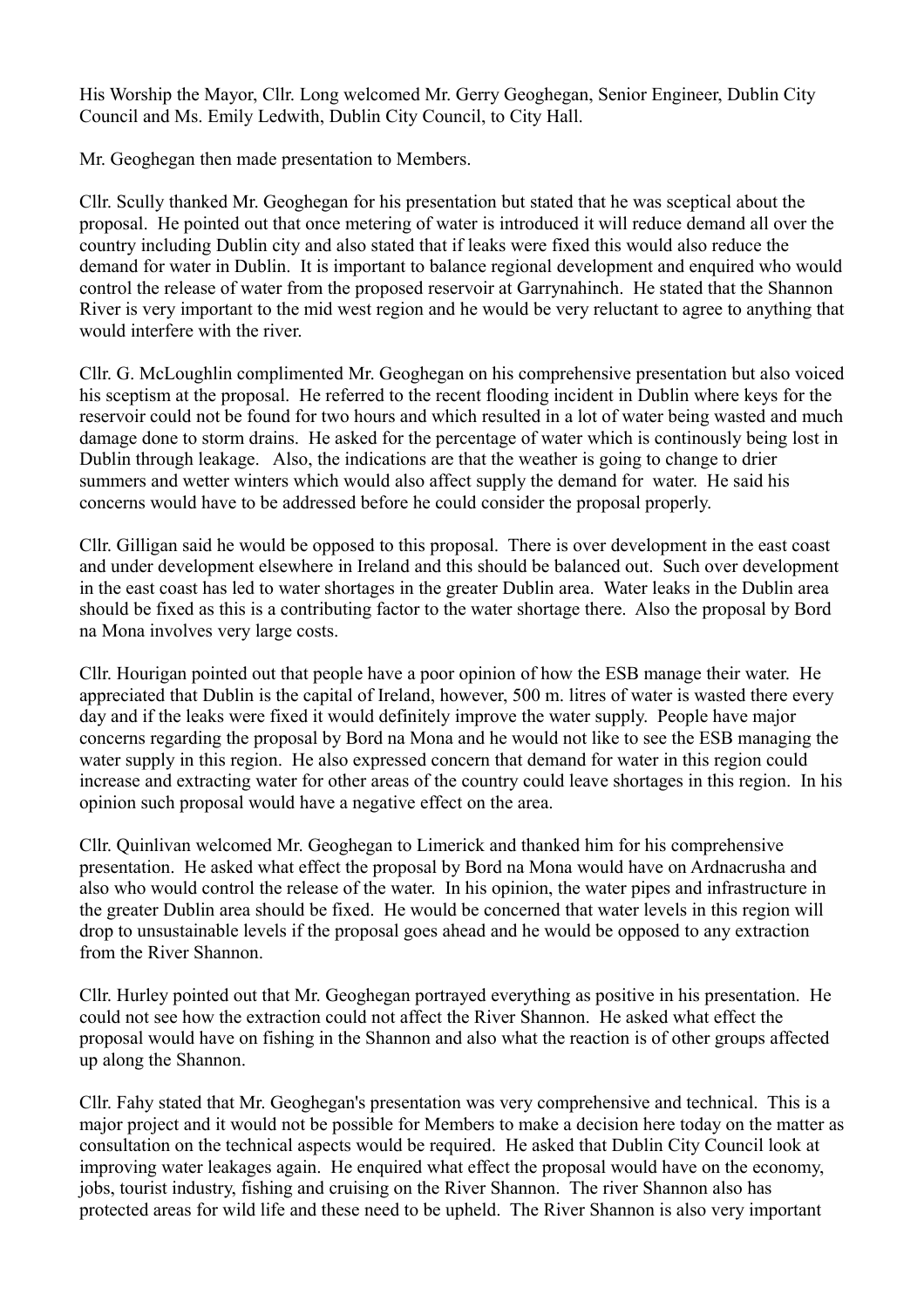for the docklands area and for shipping. There are a lot of major issues and unanswered questions in relation to this proposal. In his opinion, professional advice should be sought on behalf of all the areas affected by this proposal before any decision is made.

Cllr. J. Leddin said that nobody doubts the challenges that lay ahead for water shortage in Dublin. The Government needs to seriously address water leakages especially in Dublin as this is contributing to water shortages. He too voiced his concern about the affect the proposal would have on tourism and fishing in this region. There should be balanced sustainable development throughout the whole country.

Cllr. O'Hanlon stated that it would not be possible to make a decision today based on Mr. Geoghegan's short presentation and asked that a copy of the presentation be circulated to all Members. Local authorities should help each other if possible and provided it does not affect their own region. He pointed out that Mr. Geoghegan also made a presentation to Shannon Foynes Port Company. He enquired as to who will make the final decision on this proposal. He asked if Dublin City Council has taken into consideration the upcoming water charges as this will result in less usage of water.

Cllr. Shortt said that despite Mr. Geoghegan's positive presentation, he would have serious concerns about the proposal. He saw the negative effects of water extraction in other rivers e.g. River Jordan and also on television documentaries on rivers in England. He stated that the population in this region needs to double in order to sustain Shannon Airport and therefore, the water need would be greater. The River Shannon contributes enormously to this region and there should be a balance in this argument.

Cllr. O. McLoughlin pointed out that  $E100m$  was spent on flood barriers in Dublin and she also voiced her concern of the effect this proposal would have on the environment and natural resources.

Mr. Geoghegan stated that it would not be possible to respond to all questions today so said he would circulate written responses to members in due course. He pointed out that the whole process will be ongoing for the next four years and environmental specialists and technical specialists will be asked for their observations. Limerick City Council will have an input and it's observations sought. If it is found that the project is not environmentally sustainable then the project will not go ahead. Water levels would be controlled by the ESB and the proposed extraction by Bord na Mona would not change the water levels in the River Shannon. Water flow is what has the potential to impact on the economy and that is why water storage is being incorporated into the proposal. A limited period can only be planned for. He pointed out that water leakages in Dublin is only 28% compared to 50% nationally. Britain has spent millions of pounds reducing water leakages down to 20%. anything less would not be economically viable. He agreed that there needs to be balanced regional development. He added that the scheme has the potential to provide treated water along the corridor from Limerick to Dublin.

The Acting Director of Service (Transportation and Infrastructure) agreed to circulate a copy of the presentation to each of the Elected Members.

His Worship the Mayor, Cllr. Long thanked Mr. Geoghegan for his very comprehensive presentation.

# **STANDING ORDERS**

Standing Orders were suspended for fifteen minutes on the proposition of Cllr. Scully seconded by Cllr. Fahy.

**Cllr. Kiely took the Chair at this stage as His Worship the Mayor, Cllr. Long had to leave the meeting.**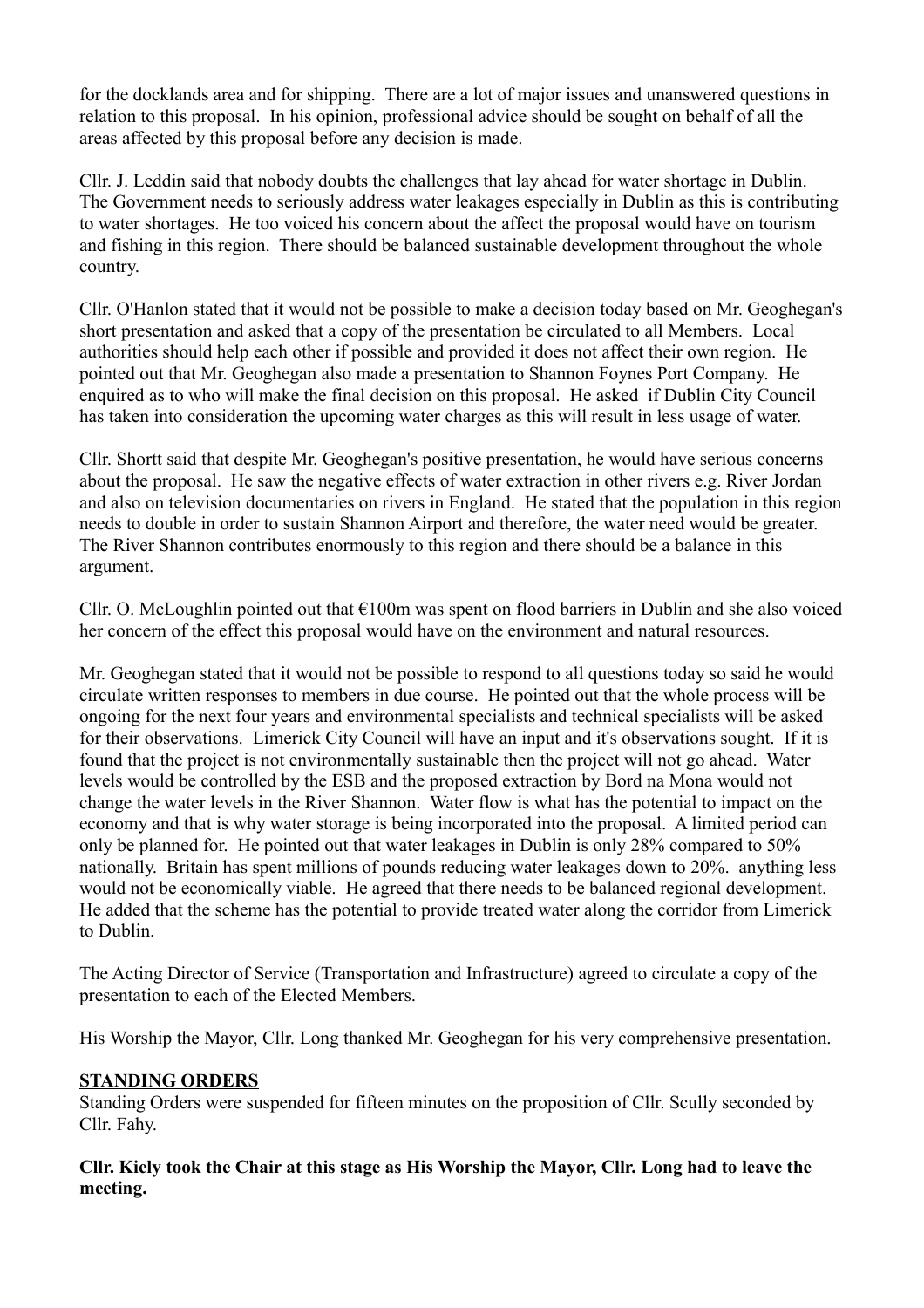# **5. CORRESPONDENCE**

Submitted list of tenders opened in respect of the following :

Printing Contract 2012 Conservation and repair to lamp standards on Sarsfield Bridge Contracted street cleaning services in the north western suburbs of Limerick city from 1<sup>st</sup> March, 2012 to 28<sup>th</sup> February, 2014.

In reply to Cllr. Quinlivan, the Director of Service (Environment and Planning) stated that work on the conservation and repair to lamp standards on Sarsfield Bridge is due to start late March of this year.

Submitted letter of acknowledgement from Mr. Brian O'Connell stating that, whilst he appreciated that the Mayor and Members were disappointed that he was unable to address the City Council Meeting on 28th November, 2011, it was only a short few hours before the start time of the meeting that it became apparent to him that he would not be able to go and was too short notice to arrange a stand in. He indicated that he had presentation/notes prepared for the meeting. He stated that, notwithstanding that he has now completed his two year appointment as Chairman of the Shannon Airport Authority, he would be happy to meet with the Elected Members, if they should so wish.

Notification was received from the Mid West Regional Authority that a public notice was published in the local and national newspapers on  $20<sup>th</sup>$  January, 2012 giving notice that Limerick City Council, on behalf of Clare County Council, Limerick County Council, North Tipperary County Council and themselves, in conjunction with the Mid West Regional Authority, has prepared a draft Plan which examines the future vision for the Mid West Region, the Mid West Area Strategic Plan (MWASP). The document will be available for public consultation in the four Local Authorities and the Mid West Regional Authority from Friday  $20<sup>th</sup>$  January and the closing date for submissions on the plan is 4.00 p.m. on Thursday, 8<sup>th</sup> March, 2012.

Notification was circulated to the Members of Electoral Area Limerick City South that The School of Architecture at the University of Limerick (SAUL) ran a successful seminar/workshop for architectural students and local authority staff on 'Design and Civic Governance' last year. Fingal and Mayo County Councils' Elected Members and staff participated. This seminar/workshop is being held again this year with participation from Limerick City Council and Clare County Council. A study of an area of the city forms part of the work which is the area around the train station. The process is non statutory, however, it is expected that the outcome of the process will inform other work being conducted by Limerick City Council in this area. Consultation with local Elected Representatives, stakeholders and the local community forms part of the process. Wednesday,  $25<sup>th</sup>$ January, 2012 is the first of the consultation days. A briefing meeting with the Elected Members for the area will take place between 10.30 a.m. and 11.00 a.m. in the City Gallery of Art in Pery Square. This will be followed by a workshop with community leaders and stakeholders between 11.00 a.m. and 1.00 p.m. Any member wishing to attend should advise Mr. Seamus Hanrahan, Senior Executive Architect, as soon as possible.

# **6. DISPOSAL OF PROPERTY**

Submitted the following Disposal of Property in accordance with Notices already circulated under Section 183 of the Local Government Act, 2001, which were adopted unanimously on the proposition of Cllr. Scully, seconded by Cllr. Hourigan :

(a) Disposal of Freehold (Ground Rent) under Section 26 of the Landlord and Tenant (Ground Rents) (No. 2) Act, 1978 as per attached Section 183 Notice.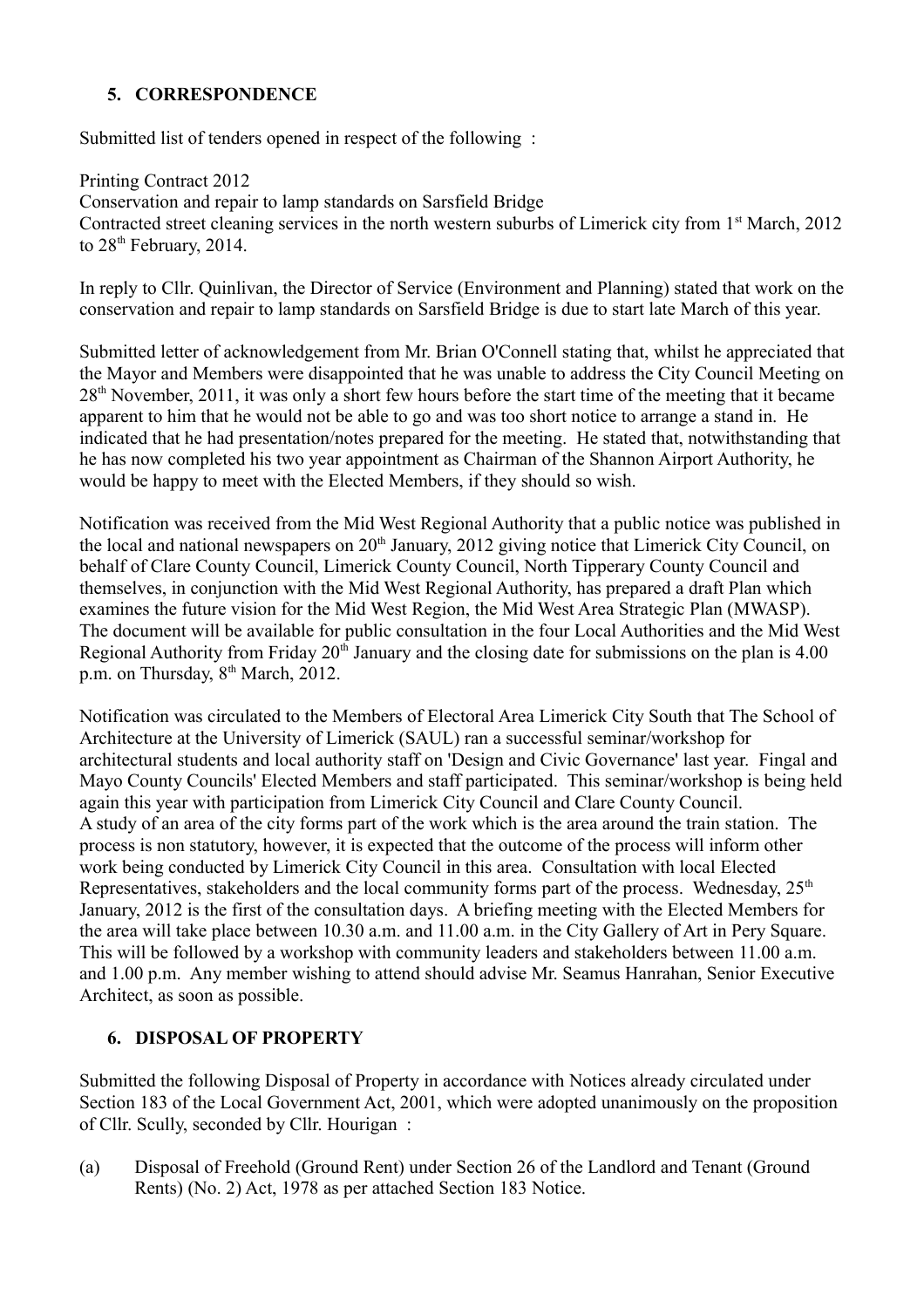## **7. PARTICIPATION BY MEMBERS AT CONFERENCES**

It was proposed by Cllr. Scully, seconded by Cllr. Hourigan and unanimously agreed to approve participation by Members at the following conferences :

Conference organised by Celtic Conferences 'Understanding EU Funding and Functions' Held in The Celtic Ross Hotel, Rosscarbery, Co. Cork  $27<sup>th</sup>$  -  $29<sup>th</sup>$  January,  $2012$ Estimated Travel and Subsistence :  $\epsilon$ 424.73 Conference Fee :  $\epsilon$  100.00

European Commission Representation in Ireland 'European Economic Policy – What's in it for Ireland' Held in Athlone Institute of Technology, Dublin Road, Athlone, Co. Westmeath 31st January, 2012 Estimated Travel and Subsistence :  $\epsilon$ 254.30 Conference Fee : Nil

Seminar co-hosted by Irish Penal Reform Trust and the Community Platform 'The vicious circle of social exclusion and crime: Ireland's Disproportionate Punishment of the Poor' Held in The Carmelite Community Centre, 56, Aungier Street, Dublin 2. 2 nd February, 2012 Estimated Travel and Subsistence  $\cdot$  €340.54 Conference Fee : Nil

UCD Garret Fitzgerald Spring Seminar 'Democracy in the 21<sup>st</sup> Century' Held in University College Dublin  $10^{th}$  -  $11^{th}$  February, 2012 Estimated Travel and Subsistence : €340.54 Conference Fee : Nil

Rattoo Heritage Society 21<sup>st</sup> Annual Kerry Environmental Conference and Training Seminar Held in The Meadowlands Hotel, Oakpark, Tralee, Co. Kerry  $23<sup>rd</sup>$  -  $26<sup>th</sup>$  February, 2012 Estimated Travel and Subsistence : €446.29 Conference Fee :  $\epsilon$  150.00

The 23rd Colmcille Winter School 'Can the Tourism Industry Lead Economic Recovery in Ireland' Held in The Colmcille Heritage Centre, Gartan, Church Hill, Letterkenny, Co. Donegal  $24<sup>th</sup>$  -  $26<sup>th</sup>$  February, 2012 Estimated Travel and Subsistence : €616.11 Conference Fee :  $\epsilon$  195.00

Conference organised by TGR Seminars 'Six Strategies to take charge of 2012' Held in The Maldron Hotel, Portlaoise, Co. Laois 9<sup>th</sup> - 11<sup>th</sup> March, 2012 Estimated Travel and Subsistence : €351.48 Conference Fee  $\cdot$   $\epsilon$  145.00

Dundalk Chamber of Commerce in association with Eures Cross Border Partnership & Louth Local Authorities Conference entitled 'What it takes to succeed in the Tourism Sector' Held in Ballymascanlon House Hotel, Dundalk, Co. Louth 28<sup>th</sup> March, 2012 Estimated Travel and Subsistence : €439.78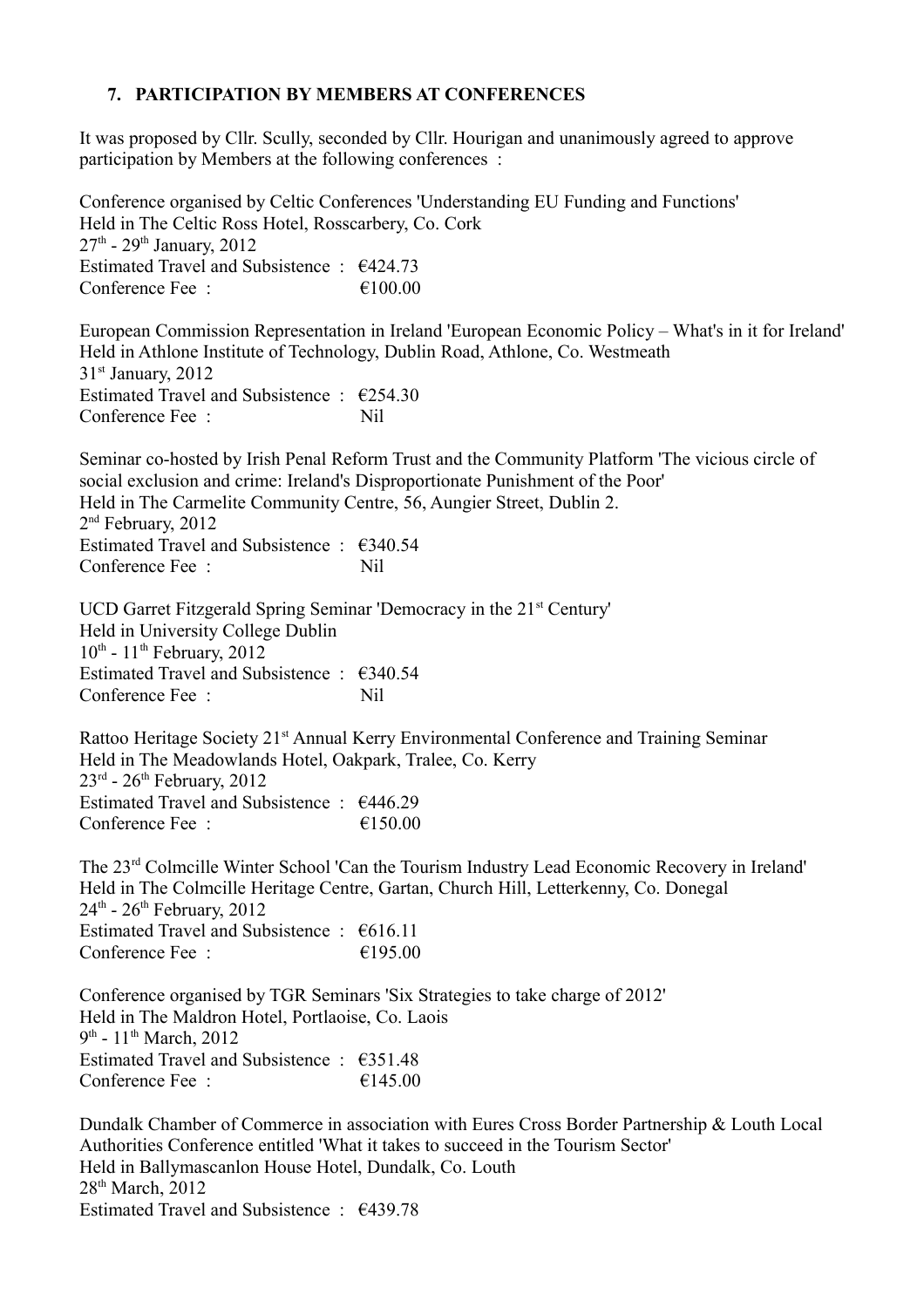#### **8. REPORT ON CAPITAL PROJECTS 2012 – 2014 IN ACCORDANCE WITH SECTION 135 OF THE LOCAL GOVERNMENT ACT, 2001**

It was unanimously agreed to defer this item to the next Monthly City Council Meeting scheduled to take place on Monday,  $27<sup>th</sup>$  February, 2012.

#### **9. SETTING ASIDE OF MONIES FOR PENSION GRATUITIES TO SPECIFIC RING FENCED RESERVE**

It was proposed by Cllr. Scully, seconded by Cllr. Hourigan and unanimously agreed to approve the setting aside of monies for Pension Gratuities to a specific ring fenced reserve in line with the provisions of the Local Authority Accounting in Ireland Code of Practice and Accounting Regulations.

#### **10. NOMINATION OF ONE MEMBER OF THE CITY COUNCIL FOR ADMISSION TO THE MEMBERSHIP OF THE HUNT MUSEUM**

It was proposed by Cllr. Gilligan, seconded by Cllr. Quinlivan and unanimously agreed to nominate Cllr. Kathleen Leddin for admission to the membership of the Hunt Museum.

### **11. PLANNING PROPOSALS AND DECISIONS**

The meeting noted the list of Planning Proposals under consideration at 13<sup>th</sup> January, 2012 and Decisions taken from  $12<sup>th</sup>$  December, 2011 to  $13<sup>th</sup>$  January, 2012.

### **12. NOTICE OF MOTION**

Submitted the following Notice of Motion, due notice of which was given :

"That action be taken to re-house those who were forced to leave their homes in Fairview Crescent due to anti social behaviour". Signed : Cllr. John Gilligan Cllr. Maurice Quinlivan

Cllr. Gilligan stated that, in his opinion, this Notice of Motion should be referred to the Social Policy and Housing Strategic Policy Committee and not an Area Meeting so that a policy can be drawn up to deal with anti social behaviour that is experienced throughout the city.

Cllr. Kennedy pointed out that anti social behaviour is a big problem throughout the country and is not just confined to Limerick. The Elected Members need to be updated on the existing policy for dealing with anti social behaviour.

Cllrs. Kiely, G. McLoughlin, Quinlivan and Kiely all supported this Notice of Motion.

The City Manager stated that the staff in the Housing Department of the City Council are doing a very good job in dealing with anti social behaviour within the constraints of the law. He suggested that, in the first instance, this Notice of Motion be referred to a Special Area Meeting with all Elected Members present. The matter can then be discussed frankly and freely without the presence of the media. Then if necessary, any policy changes can go to the Social Policy and Housing Strategic Policy Committee Meeting for consideration. He said the Special Area Meeting could be organised as soon as possible.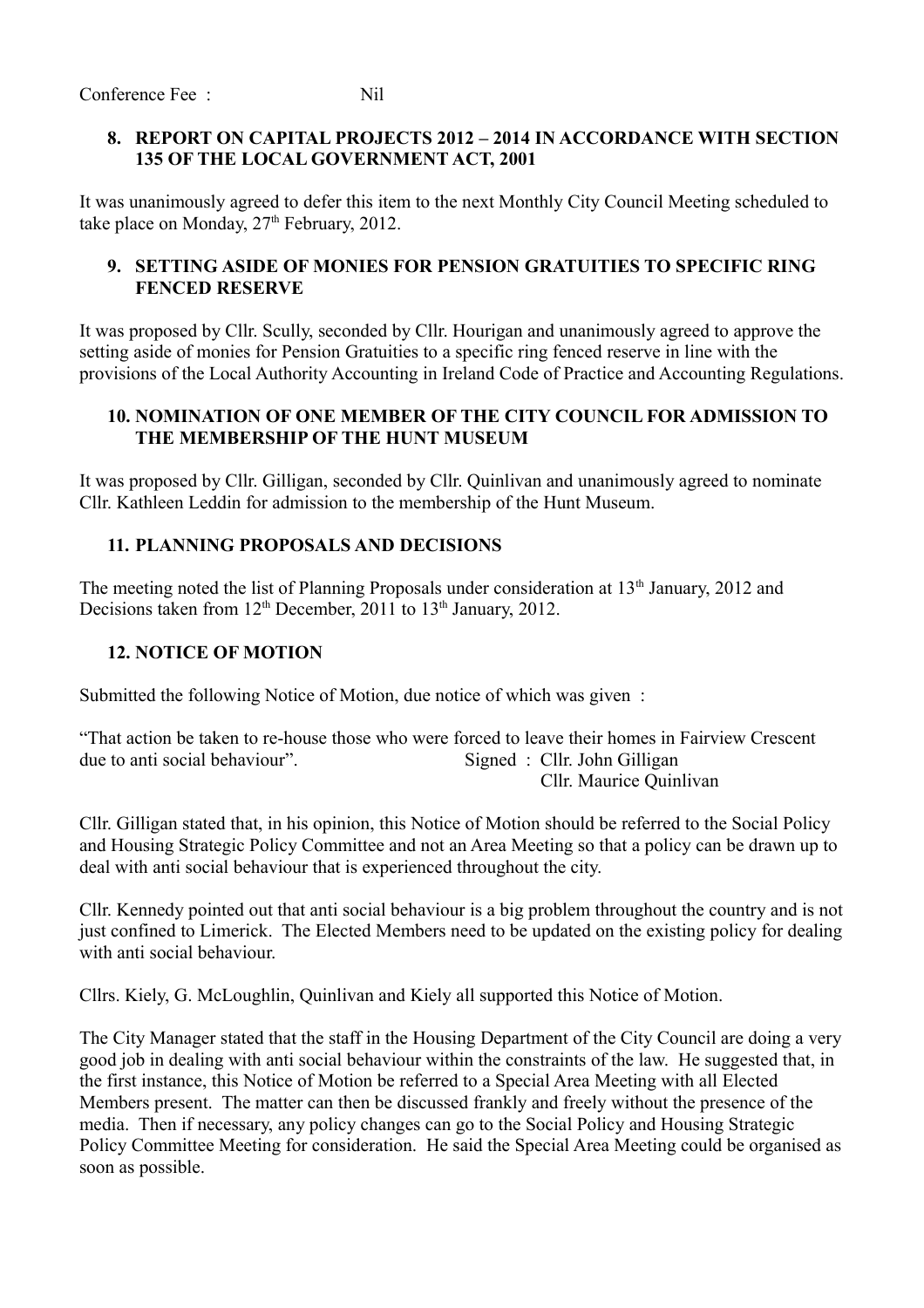It was unanimously agreed to hold a Special Area Meeting to discuss this Notice of Motion and that all Members be invited to attend same. It was agreed that this meeting would take place as soon as possible.

## **13. NOTICE OF MOTION**

Submitted the following Notice of Motion, due notice of which was given, which was referred to the Social Policy and Housing Strategic Policy Committee Meeting :

'That Limerick City Council provide to all elected members a complete analysis of the expenditure planned for 2012 in the following areas, 1. internal housing maintenance budget, 2. home energy efficiency scheme, 3. capital expenditure for upgrading houses purchased, 4. capital expenditure for upgrading existing housing stock, and that a meeting take place to brief members on these various maintenance budgets". Signed : Cllr. Joe Leddin

### **14. ANY OTHER BUSINESS**

In reply to Cllr. Scully, the Acting Head of Finance stated that specific instructions were given by the Minister for the Environment, Community and Local Government that Local Authorities were to accept cash in relation to the Household Charge and issue a receipt for same. Prior to this ministerial direction, Local Authorities were not to have any role in the collection of this Household Charge monies as a central bureau had been set up for this function.

The Acting Head of Finance further stated that Limerick City Council can accept all other forms of payment, such as cheque, postal order, direct debit or credit card. These payments must be accompanied with a correctly filled registration form for the Household Charge but would not be issuing a receipt for same. Limerick City Council's role in handling these non cash payments and form is as an intermediary and will be forwarding them in the post to the central bureau for receipting and processing. The receipt for all non cash payments of the Household Charge would be issued by the central bureau based in Dublin by post or e mail to each individual and not by Limerick City Council. The Acting Head of Finance suggested to the meeting that individuals can pay on line on [www.householdcharge.ie](http://www.householdcharge.ie/) and get an immediate receipt or they can post the non cash payment (i.e. cheque, debit card, credit card or postal order) along with the completed registration form to the central bureau in Dublin and wait for a receipt to be issued by the bureau. Details of the postal address are noted on the registration form.

Cllr. Byrne asked that staff be informed fully in relation to this charge so that they can adequately pass on the information to members of the public.

The City Manager referred to memo circulated to Members indicating that in July 2011, the Minister for the Environment, Community and Local Government announced the establishment of the Limerick Reorganisation Implementation Group to oversee the creation of a new single local authority to replace Limerick City and County Councils. Under one of the Terms of Reference the Group is asked to 'identify measures to maximise the capacity of local government to contribute to the economic development of Limerick and the Mid West Region'. Such measures to be identified in an Economic Development Plan for the Revitalisation of Limerick City Urban Area. It is intended to appoint consultants to prepare this plan. The estimated cost of the work is  $\epsilon$ 250,000 and it is intended that funding will be provided by the two authorities and by the Department of the Environment, Community and Local Government. Noted.